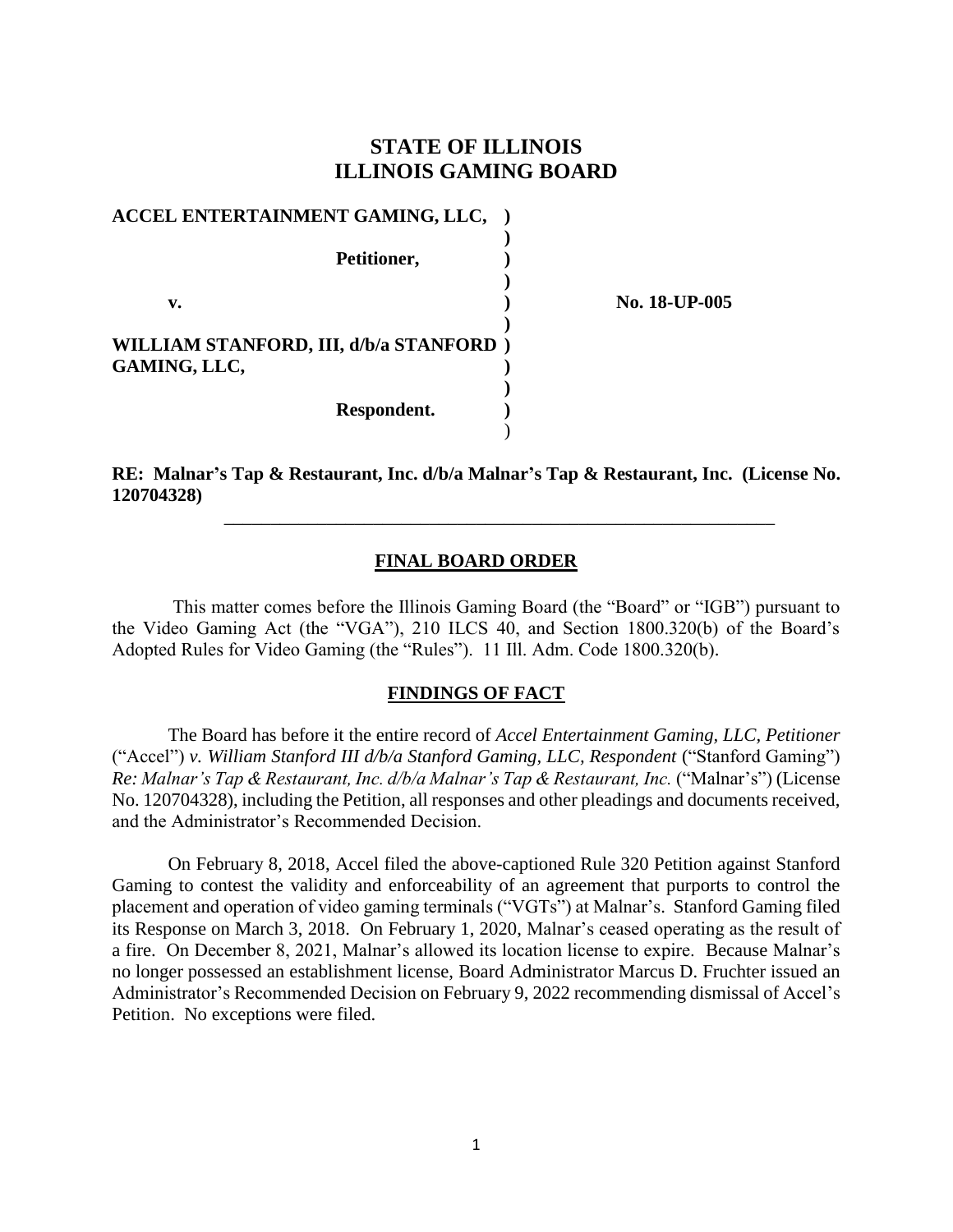#### **CONCLUSIONS OF LAW**

Pursuant to the VGA, the Rules, and *J&J Gaming Ventures, LLC v. Wild, Inc.*, 2016 IL 119870, the Board has exclusive and original jurisdiction over agreements that purport to control the placement and operation of video gaming terminals. In *Wild*, the Illinois Supreme Court affirmed the long-established rule that there is no common law right to profit from gambling. *Wild* at ¶ 32. The Court further held that the VGA's legalization of video gaming is an exception to the general prohibition on gambling, that video gaming is allowed only as authorized by the VGA and the Rules, and that by "legalizing the use of video gaming terminals for commercial gambling purposes, the legislature enacted a comprehensive statutory scheme, creating rights and duties that have no counterpart in common law or equity." *Id*.

The Board may take judicial notice of public documents it maintains. *May Department Stores Co. v. Teamsters Union Local No. 743*, 64 Ill.2d 153, 159 (1976); *First State Bank v. Leffleman*, 167 Ill. App. 3d 362, 367 (2nd. Dist. 1988). In considering this Petition, the Board recognizes that Malnar's no longer has a Video Gaming license. This determination is sufficient for the Board to conclude this matter under Rule 320. *See Doxsie v. Ill. Gaming Bd*., 2021 IL App (1st) 191875, at ¶ 17 (affirming the Board's authority to interpret and administer the Rules).

Therefore, after careful review and consideration of the entire record, the Board hereby:

- (1) Adopts the Administrator's Recommended Decision to the extent it recommends concluding the Petition;
- (2) Dismisses Accel's Petition;
- (3) Makes no findings of fact or conclusions of law on the merits of Accel's Petition; and
- (4) Closes this Petition.

This is a Final Order subject to judicial review under the Administrative Review Law pursuant to 230 ILCS 10/17.1. The Rules of the Illinois Gaming Board do not permit motions or requests for reconsideration of this Order.

## **VOTED THIS THE TWENTY-EIGHTH DAY OF APRIL 2022**



\_\_\_\_\_\_\_\_\_\_\_\_\_\_\_\_\_\_\_\_\_\_\_\_\_\_\_\_\_\_\_\_\_\_\_\_

Charles Schmadeke, Chairman Dionne R. Hayden



\_\_\_\_\_\_\_\_\_\_\_\_\_\_\_\_\_\_\_\_\_\_\_\_\_\_\_\_\_\_\_\_\_\_\_\_

Anthony Garcia Marc E. Bell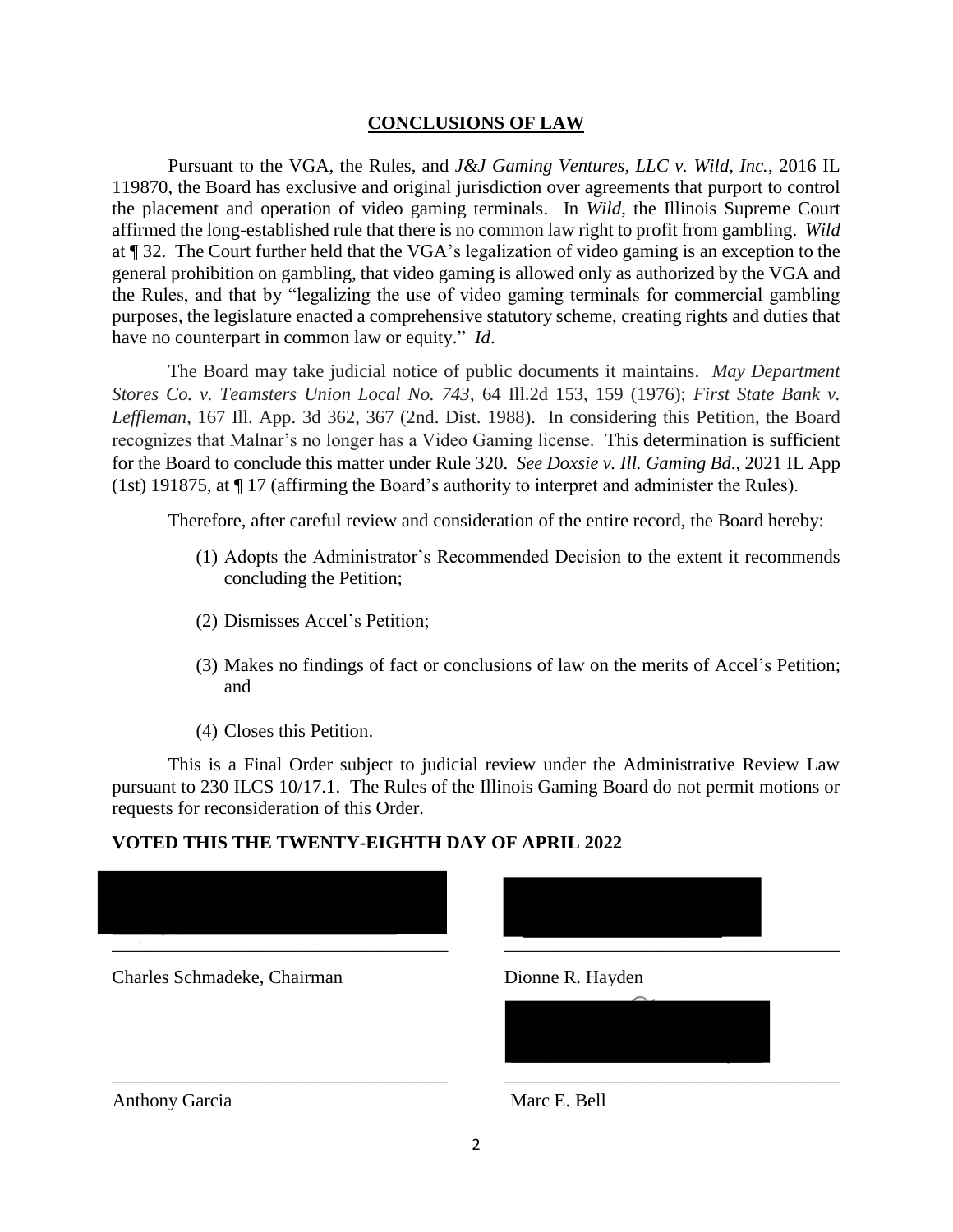### **STATE OF ILLINOIS ILLINOIS GAMING BOARD**

| ACCEL ENTERTAINMENT GAMING, LLC,       |  |
|----------------------------------------|--|
|                                        |  |
| Petitioner,                            |  |
|                                        |  |
| v.                                     |  |
|                                        |  |
| WILLIAM STANFORD, III, d/b/a STANFORD) |  |
| <b>GAMING, LLC,</b>                    |  |
|                                        |  |
| Respondent.                            |  |

 $)$ 

**v. ) No. 18-UP-005** 

**RE: Malnar's Tap & Restaurant, Inc. d/b/a Malnar's Tap & Restaurant, Inc. (License No. 120704328)** 

### **ADMINISTRATOR'S RECOMMENDED DECISION**

This dispute comes before the Illinois Gaming Board (the "Board" or "IGB") under Section 1800.320(b) of the Board's Adopted Rules (the "Rules"). 11 Ill. Adm. Code 1800.320(b). This Recommendation issues under Rule 320(b)(6). 11 Ill. Adm. Code 1800.320(b)(6).

Petitioner Accel Entertainment Gaming, LLC's ("Accel") asks the Board to: (1) find the agreement for the placement and location of video gaming terminals ("VGTs") that it entered with Location, Malnar's Tap & Restaurant, Inc. d/b/a Malnar's Tap & Restaurant, Inc. ("Malnar's") to be a valid and enforceable use agreement ("UA") against Respondent William Stanford, III d/b/a Stanford Gaming ("Stanford"), as a result of that location having properly terminated an earlier UA with Hyperactive Gaming, LLC ("Hyperactive"); and (2) require Stanford to remove its VGTs from Malnar's.